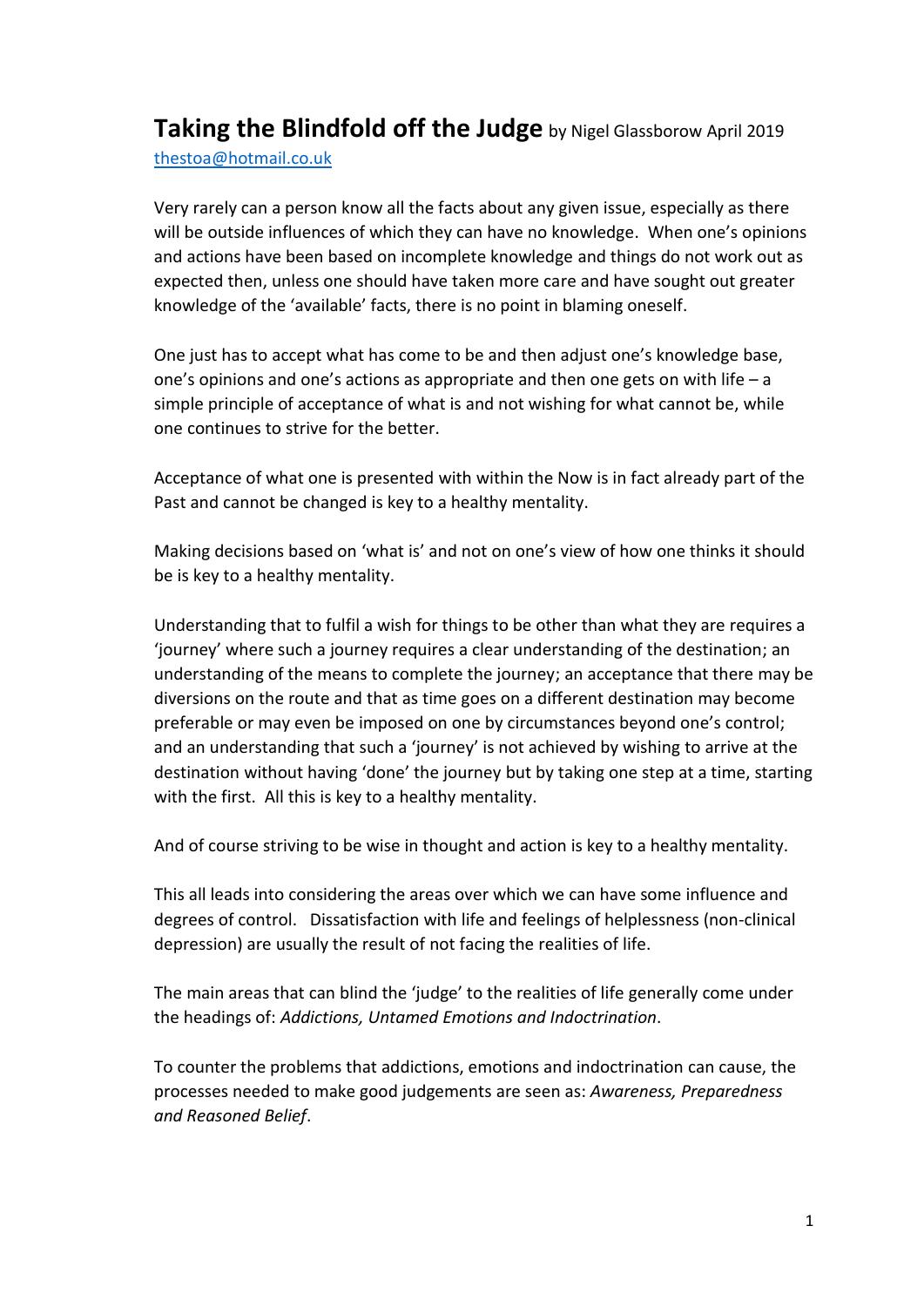And having removed the blindfolds from the 'judge' and in seeing things for what they are, one is able to move onto achieving: *Freedom of Mind, Right Living and Contentment.*

So at a glance we have the purpose of dealing with that which blinds one's rational mind (the 'judge') to the realities of life:

| Move from               | Move to                | Achieve                |
|-------------------------|------------------------|------------------------|
| <b>Addiction</b>        | <b>Awareness</b>       | <b>Freedom of Mind</b> |
| <b>Untamed Emotions</b> | <b>Preparedness</b>    | <b>Right Living</b>    |
| Indoctrination          | <b>Reasoned Belief</b> | Contentment            |

# **Addictions**

By not seeing life as it really is we can cause ourselves much misery and miss opportunities for much enjoyment. It is obvious that in the use of any substance that is mind or mood altering that we are perverting our rational thinking processes – and in such circumstances it is all too easy to become addicted to not seeing life as it really is.

But it is not just the abuse of drugs that can become an addiction and so lead to misery. How many people are addicted to money and will ruin their lives in the pursuit of it by giving it a sense of value other than as just a means to barter for what is really useful in their lives. How many people so value money that they will destroy their marriages and their relationship with their children, will destroy all trust that others may have in them, and will even destroy their own future contentment in its pursuit.

A person can become addicted to almost anything. Here, 'addiction' is the inappropriate wanting to possess or to have control over something – be it money, a car, or even a spouse - to the point where one's addiction becomes one's slave master. One can even be addicted to an idea, gradually moving from having a thought to feeling the need to implement that thought no matter how irrational or harmful such action may be.

While much may not have the chemical hold that drugs can have when they cause addiction, it is the same lack of rational thinking that leads to a person turning to drugs for the first time that leads to a person starting to pursue other things in life in an addictive manner.

The understanding that the Cosmos is manifested by a single 'Consciousness' leads a person to realise that all that they yearn for, all that they strive for, is manifested by the 'Cosmos'. So one may see that all that comes into one's life is not for one to possess, but is on loan from the Cosmos. It is also obvious that "what the Cosmos gives, the Cosmos **will** take away".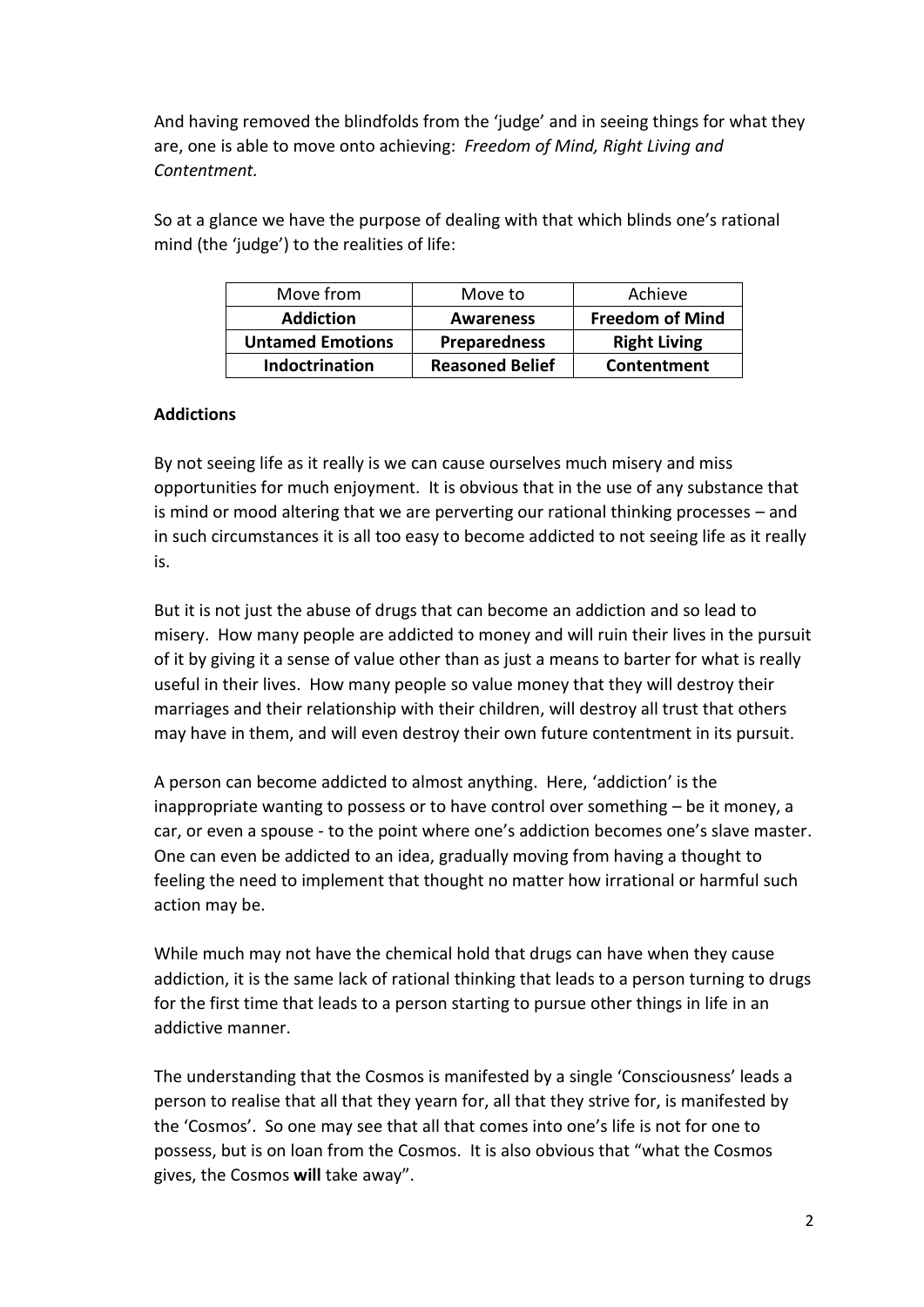Through the process of life and death, creation and renewal, everything in life is transient. Everything that is not-self, including one's body and one's life can be, and eventually will be taken away. If one becomes addicted to anything, not only will such a state of mind divert one from living life well but one will eventually suffer when it is taken away, and will probably have suffered in one's efforts to possess and keep it.

Addiction is inappropriate attachment.

It is appropriate to love one's spouse and so to be attached to them – that is what marriage is. It is a formal process of a couple declaring that they are appropriately 'attached' to each other in accordance with the 'marriage contract'. Love should not be a declaration of possession.

Possessiveness leads to jealousy, abuse and all sorts of other actions that will kill off any love that there is. Through an inappropriate attachment to a partner one will cause pain and will suffer pain. Through the appropriate attachment, whereby one is aware that one's partner is not one's possession but is 'on loan' from the Cosmos, one will live for what the relationship brings to one's life within the Experiential Moment always knowing that what one has 'on loan' can be taken away at any time.

One can live in hope for a future with one's spouse, but for one's own sake and for the sake of one's partner one must accept that that future may not happen.

With life lived in the Experiential Moment, what one has in the Experiential Moment is all that one has. One has this moment with one's loved one. One has one's memories of one's time with one's loved one in that this is an aspect of the unchangeable past. One does not have a future with one's loved one for the future does not exist, so it is always best to make the most of the present moment while still planning for the future. If one loses one's loved one, provided one has loved them for their sake, and not as an addiction (that is selfishly) one will be able to let them go with love. One will still miss them, but one will not undo the happiness one had – no loved one would want you to suffer over their loss. They would want you to celebrate your time with them while wishing them well on their journey.

And what applies to a loved one, applies to all that comes into our lives.

'Appropriate attachment' is to care for that which one has in one's life while accepting that life is a process of change. Through 'inappropriate attachment' one could spend all of one's life trying to hold onto what one has on loan, only to then lose it all by dying. Living so, one would not have lived a life in enjoyment of what one had – a journey that one can appreciate, a journey shared for some of the way with one's loved ones, a journey free of addiction so that one can make the most of one's life.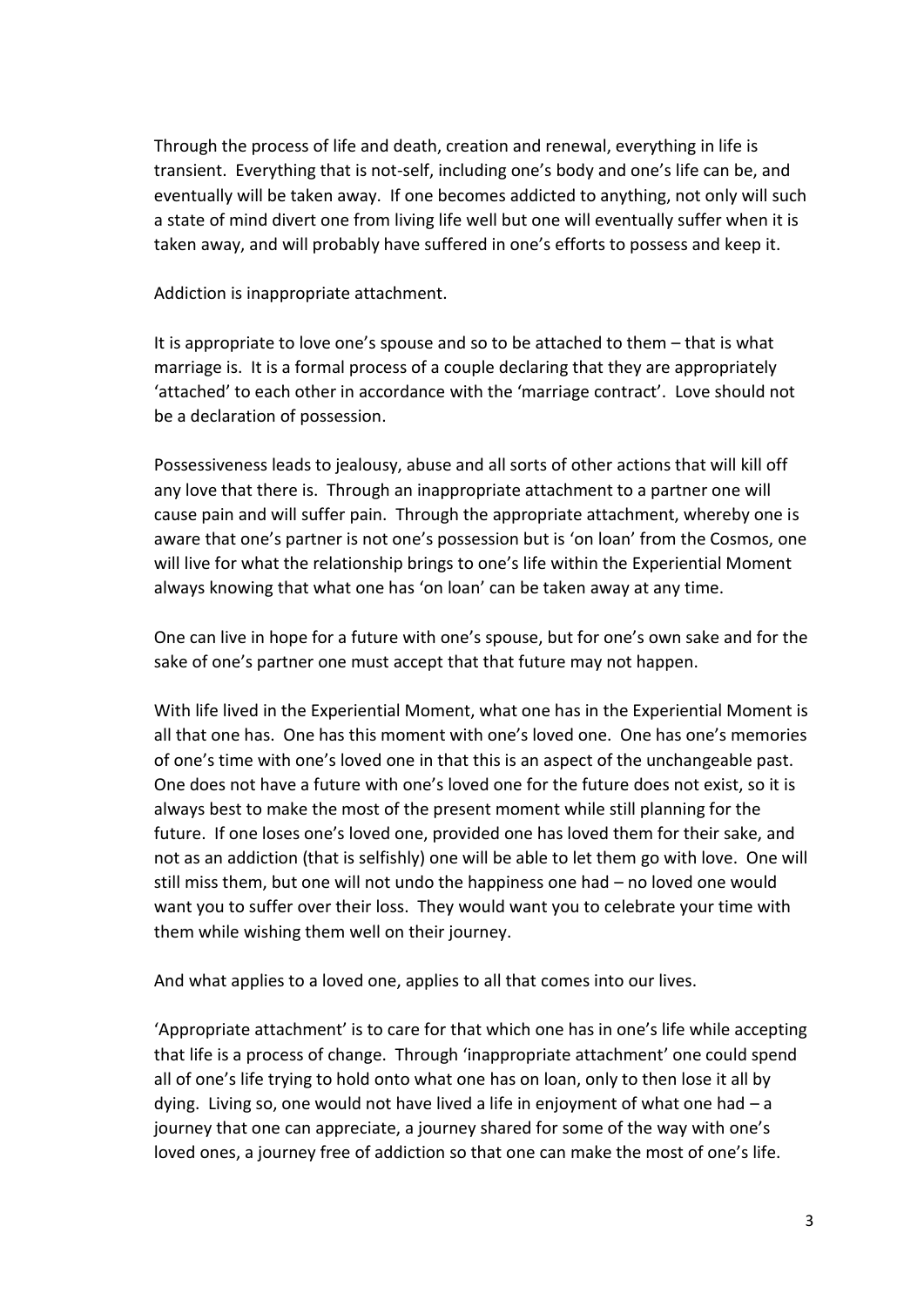At all times, regards all that is in one's life, one should look to ensure that one has not got into an inappropriate attachment:

Does what you have in your life and how you think of it affect adversely your performance of your life roles?

Have you put anything, including your faith, on a pedestal whereby it is diverting you from performing your life roles to the best of your ability?

Is a role you have taken on diverting you from more important roles such as being a spouse, a parent, a family member, a citizen of the Cosmos?

Are you seeing anything through rose tinted glasses and not seeing its real effect on you and the rest of the Cosmos?

Are you 'selling' your very Self, your honour and judgement, in order to possess something?

Are you ready to let go of anything that you have on loan, including your life, should the Cosmos choose to take it back by whatever means?

(Always remembering that where you have care of something, in matters such as theft, it is acceptable to try to prevent the loss, but if you are unable to, if you had an appropriate attachment to what is lost, you will be able to move on with life without undue regret.)

These are all examples of the sort of questioning that will highlight as to if your attachment to what is in your life is appropriate or inappropriate.

Just as one would not abuse drugs in the first place and so get addicted to them if one had foreseen how they would adversely affect one's life and had realise just what cost they would have regards one's rationality and judgement, by seeing things for what they really are, by seeing the appropriateness they have to the performance of your roles in life, and by accepting that nothing is worth enslaving your Self, so one will be able to have an appropriate relationship to them and be able to let them go when it is necessary or appropriate.

You always have a choice – a life of freedom or a life of self-imposed enslavement

# **Emotions**

Just as a rider will sometimes let the horse roam as it chooses, at other times will gently guide the horse by means of the reins, and at others will take full control of the direction they are moving in, so a person should be to their emotions. The emotions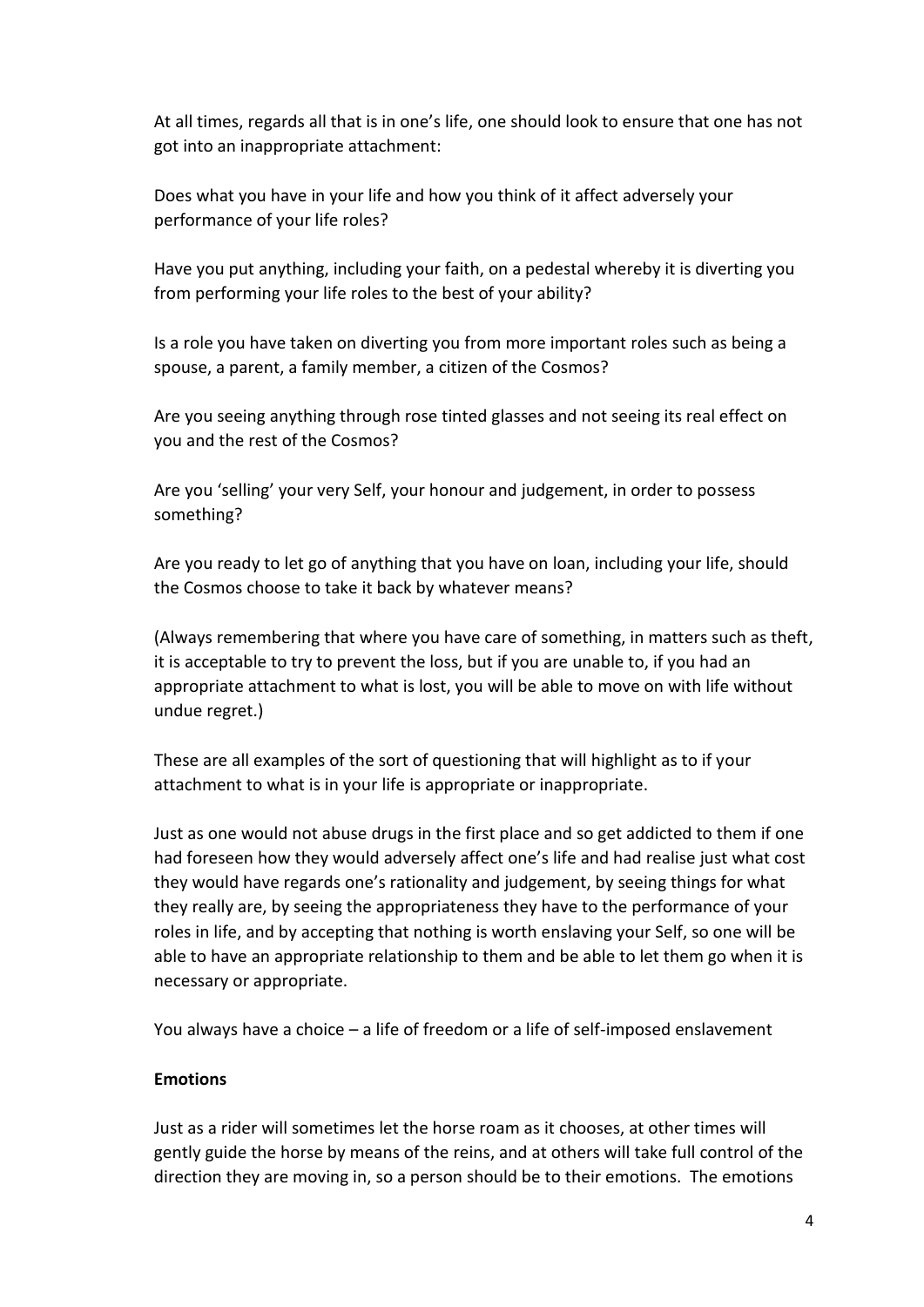are part of our nature and so have to be accepted. But we also need to try to ensure that the emotions serve us and do not 'bolt' like a spooked horse, leaving us to cling on for dear life.

We should at all times try to ensure that our emotions remain relatively calm, while observing what the triggering of heightened emotions is telling us. We are advised to try to avoid our emotions running wild and so reducing our self-control. The threshold at which an emotion is triggered and the degree to which it will make itself felt can in most cases, if needed, be controlled by practice and training.

Just as a rider takes a wild horse and tames it, so we should take our wild emotions and tame them.

The problem when addressing emotions is that they are not a singular phenomenon. They are the coming together of many aspects of the mind and instincts in various combinations, and in some cases the release by the Body of 'chemicals' into the system.

Not even the experts can agree on the details regards the nature of emotions, so we cannot be expected to fully understand them either. It might help to remember that the original root of the word 'emotion' suggests a meaning of 'the outward signs of an inner stirring'.

Certainly there are some emotions that are perfectly acceptable in almost any circumstance but what we are looking to tame are those emotions that lead to or are caused by addiction, and those emotions caused by our ancient instincts that seem able to swamp our brains and to drive out all rational thought. We are trying to prevent the 'emotions' becoming 'the outward effects of an inner storm'.

If we are lucky our parents and educators will have helped to train us during our youth through teaching us self-discipline, manners and a sense of right and wrong. They will have tried to dull the less desirable aspects of our burgeoning character through appropriate discipline. They will have tried to enhance the more desirable aspects of our burgeoning character through appropriate encouragement and even reward. They will have tried to tame us rather than leave us as feral animals. Not to have tried to do so is tantamount to child abuse.

At a point it is necessary for each of us to take over the ongoing taming of our emotions, for not all emotions retain the same power during one's lifetime. The development into adulthood and the aging process affects the nature of the emotions. Circumstance and any overload on the triggering of our emotions can change the effect that emotions have in our lives. The training and guiding of the emotions is a lifelong process aimed at ensuring that, in an appropriate manner, the rational mind can take the reins and keep the emotions under a reasonable level of control.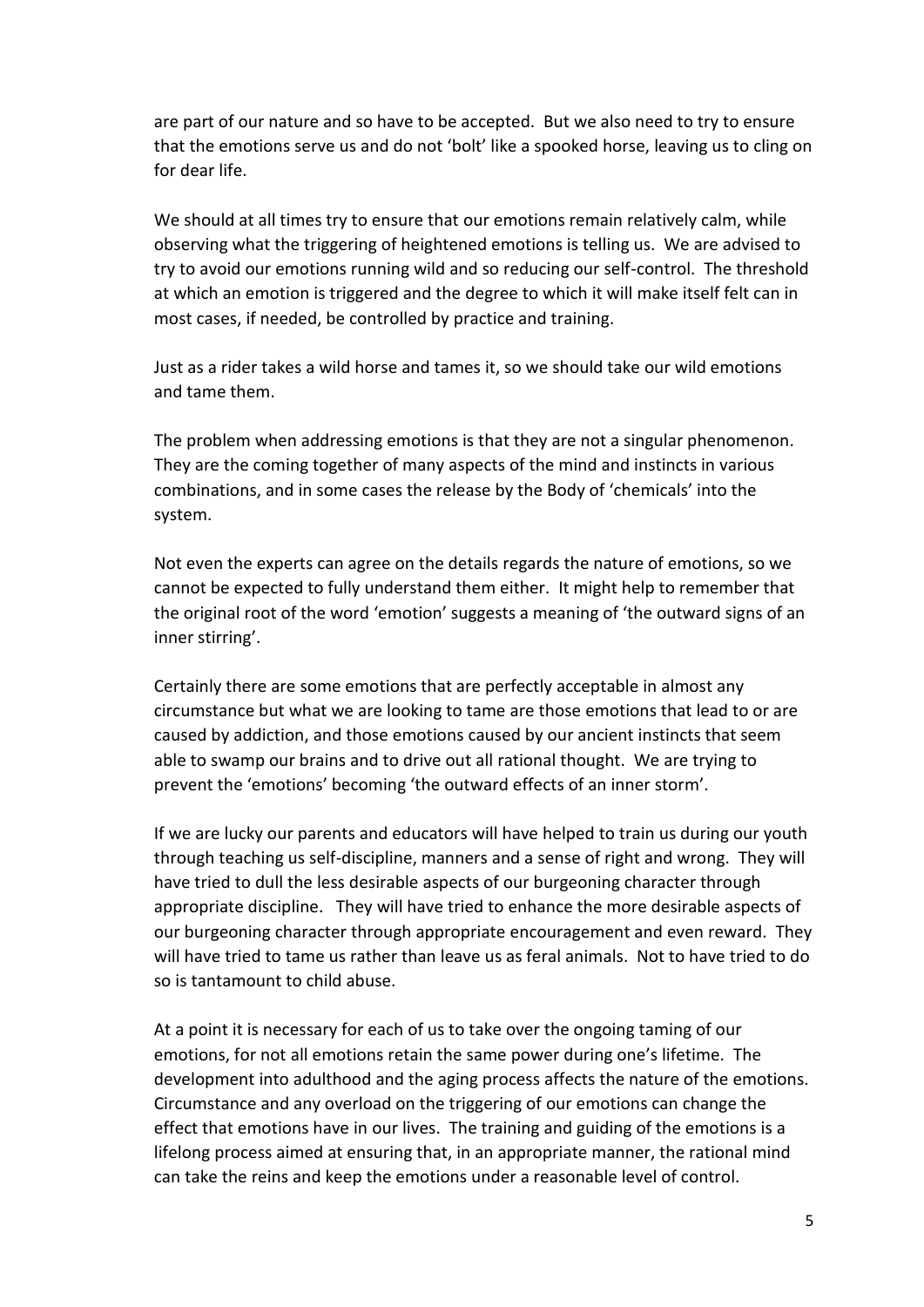There are some very well tried practices for taming the emotions – all that is required is some willpower – that is we need to be willing to put in the effort needed to habitualise and see through beneficial decisions.

As soon as one becomes aware that an emotion is stirring one ought to check it out by use of the rational mind – if it is pleasant and unlikely to cause harm go with it if such is appropriate. But beware that the 'judge is not bribed'. If an initial cursory check sees something as 'pleasant' it may be because the emotions have already taken control of one's mind or that is has become an addiction. With practice we can develop an aspect of the conscious mind whereby, even when the emotions are taking the lead, the conscious mind has an ongoing role as an 'observer' – an 'observer' that is ready to step in and take back the reins at any time.

The 'observer' is most useful when the emotions are not very desirable ones. As with all emotions the 'observer' will be looking at the facts of any given situations and not just the view the emotions are suggesting. The emotions are often the results of some initial simple trigger buried in our 'programming' – our built in animal instincts and our experiences. We may just be seeing some similarity between a current event and a past experience that involved an emotion and this link in the mind may stir up the emotions. We may be seeing an incomplete picture being based only on an initial subconscious 'glance'.

It is the job of the 'observer', the rational mind, to take a second look and to decide whether to go with the emotion's suggested course or if to use the 'cold light of day', that the rational mind can shine on an event, to stand the emotion down. Even when it has been decided to run with the emotion, the 'observer' must be ready to take the reins again if needed – both to temper and guide it or to divert it and dissipate it. Consider the old saying, *'Too much laughter will lead to tears.'*

Training oneself as above on the little things will help one to keep control when the stronger emotions, such as anger, rear their heads. Over time if left unchecked, that which will trigger a heightened emotion will need less and less 'power' – in an 'angry person' the failure to attempt to control their anger will mean that they will lose control and in time will let anger take control for the least of reasons.

In extreme situations 'blind emotions' may give one the power to do what one would or could not normally do. The emotions are there for a reason – some of them are there as part of our survival tools. But because we do not live in a natural animal way anymore we often find our emotions being triggered inappropriately. So we need to have some level of rational control at all times – then, if it is really appropriate, we can temporarily relinquish control and leave the survival instincts to do their job.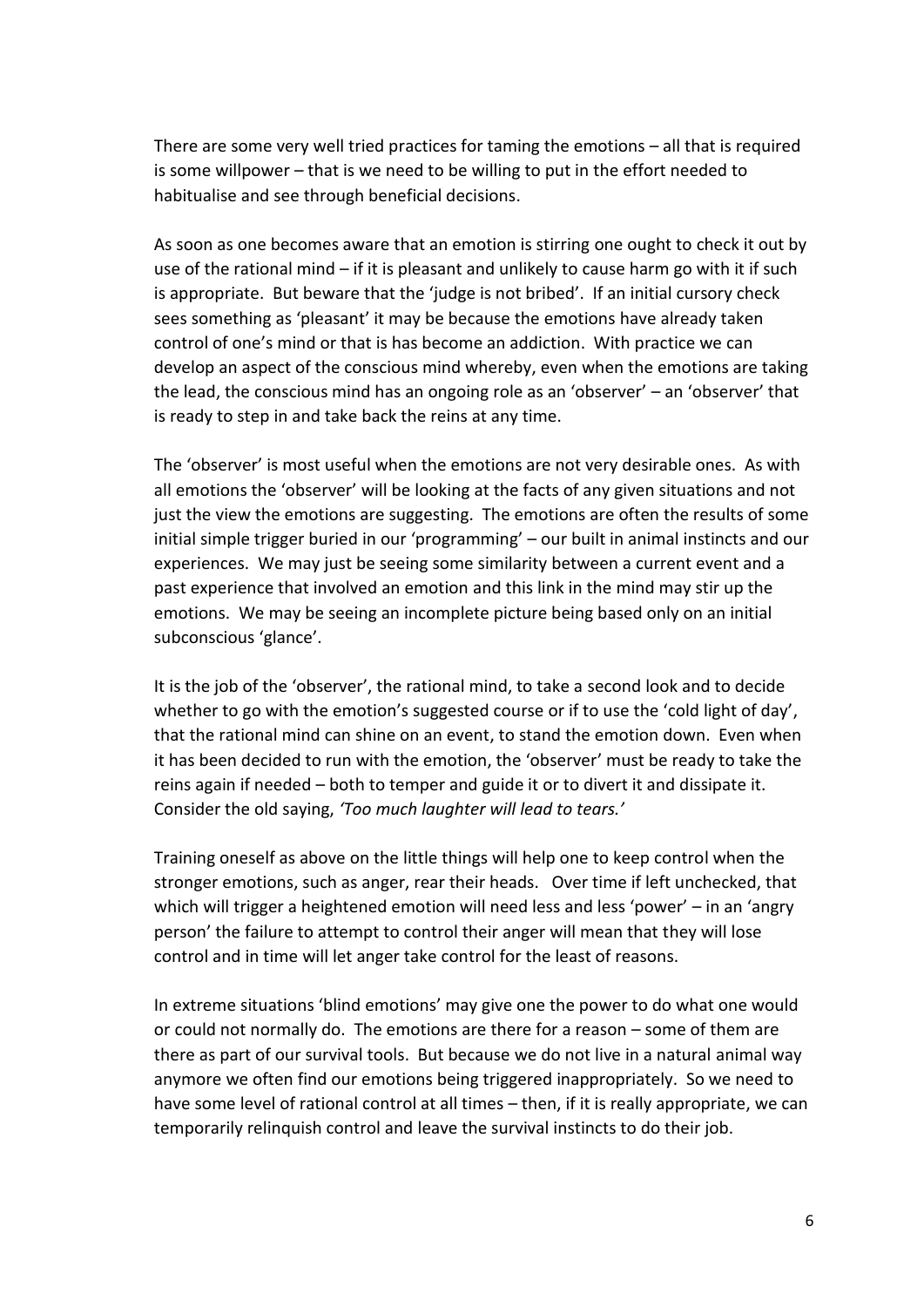However when we find that a survival instinct has been triggered it is probable that the Body will already have pumped chemicals into the system to enable the Body to act in ways that will ensure the Body's survival (or even, at the risk of death of one's own Body, the survival of one's family or perceived 'tribe'). If the rational mind is able to retain control and prevent the mind being swamped by the emotion, or even if it may have lost but regained control, in order to help the emotion to stand down and in order to keep the Body healthy the person will need to dissipate the 'chemicals' that have flooded their systems.

Usually the 'chemicals' are aimed at some form of action and so almost any activity will help dissipate or use up the 'chemicals' and so bring the Body back to an even keel. Sometimes, especially in the early stages of an emotion being triggered, the energy used in rational thinking will be sufficient to switch off the supply of energy inducing 'chemicals' and to use up what has been injected into the system. But usually if the emotion is aimed at producing a particular form of activity, such as fight or flight, then as soon as possible it is advisable that one diverts the heightened energy into some more benign and appropriate form of action – such as using a punch bag, going for a long walk or having a cold shower. Each person will in time find what works for them.

Just living in a modern society gives cause for the emotions to be constantly trying to trigger some form of action – this is why physical activity is so desirable. Something as simple as regular walks can be sufficient to work any build-up of the triggering chemicals out of the system. Certainly some triggering of the survival instincts is desirable so as to keep the body in good shape – hence sports and other forms of risk taking. However one has to be careful not to take matters too far – if one is to retain a level of rational control one does not want to become addicted to adrenalin and the like

As with everything, when it comes to the emotions it is all a matter of 'all things in moderation'.

With a horse, in order to get a good ride and to be able to bring it back under control if it gets spooked, one needs to ensure that it has been properly tamed and that it will trust your decisions as the rider and so will obey your commands.

So it is that the emotions need to be tamed and need to be able to trust the decisions of the rational mind. The more the rational mind successfully exercises control, the more the emotions will work with it and do their jobs correctly. The more the rational mind ensures the less desirable emotions are not triggered unnecessarily the greater will be the trigger needed to set them off – so leading to a more pleasant contented life.

And where a person finds a particular type of situation always triggers an emotion such as anger it will probably be because at some time in the past a traumatic situation has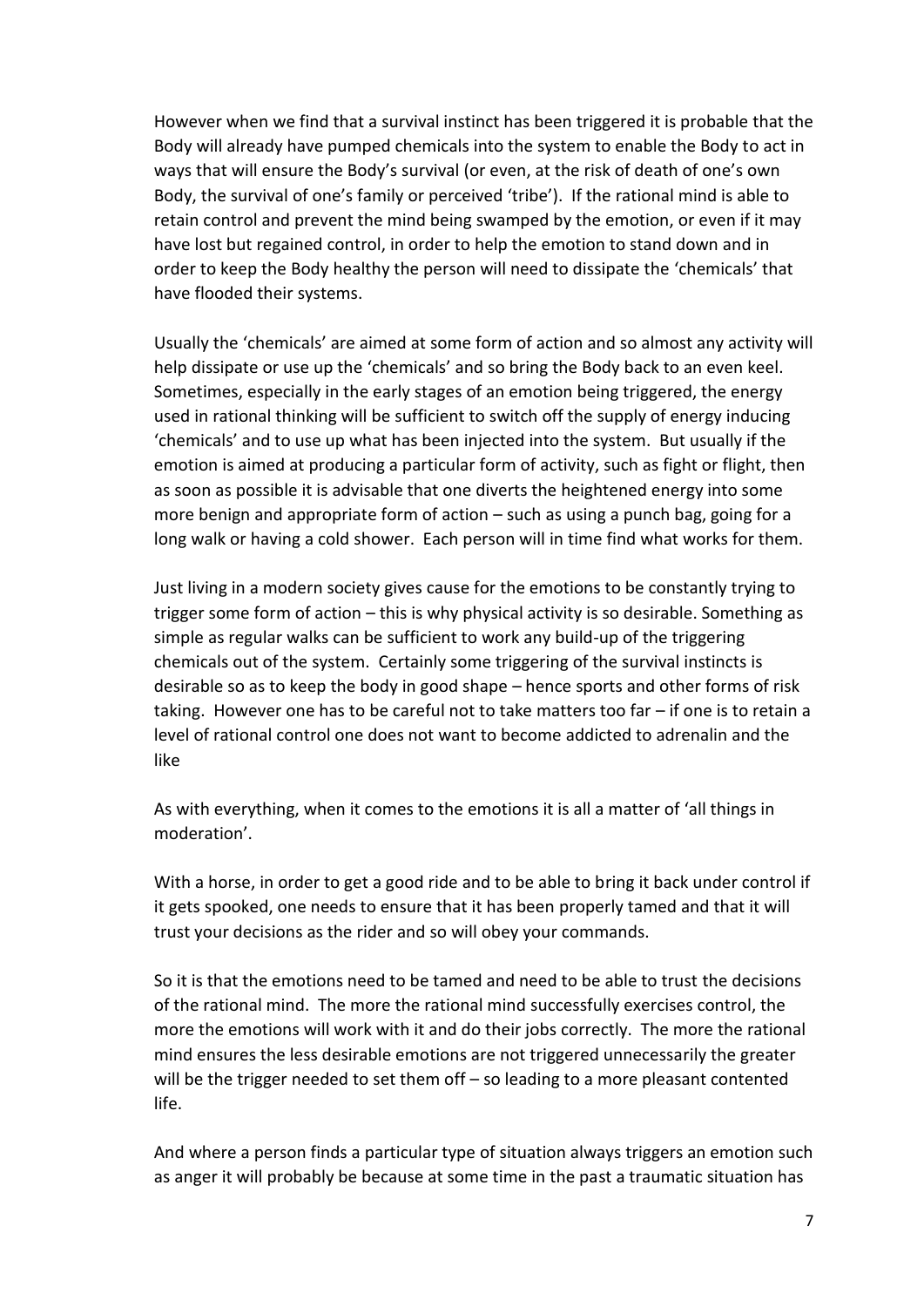'tied' the emotion to that type of activity. Such will need careful handling to try to untie the link of emotion to event or even, in extreme cases, the avoidance of any activity that is known to trigger the emotion no matter how much one tries to rationally act otherwise.

We cannot suppress all emotions – we can only tame, educate and guide them so that they serve us rather than control us.

### **Indoctrination**

Much regards our beliefs, our traditions, and our very character is the result of indoctrination. This is not necessarily a bad thing. It helps us to fit in with the rest of society, and also to be able to have a framework of ideas that will guide us in living our lives without having to think out every aspect of our actions and interactions.

A core influence on our nature as individuals is based on the human species' animal nature, but within each individual, in some aspects, this animal nature will be more or less emphasised, or may even be 'damaged' due to fluctuations and faults in the genes. All part of what makes us 'individual'.

Another influence is the early experiences while still in one's mother's womb and the first couple of years as a child. During this time the brain is developing at an extraordinary rate, and all that is experienced is effectively hard wired into the thought processes as such experiences are affecting the development of the brain by emphasising certain connections within the brain.

From then on, throughout childhood, our own experiences, influenced by our developing character, will reinforce or weaken various aspects of our nature according to what we believe to be apparently our best course through life. The influence of others, especially respected family members or friends, as well as events, will affect our opinions on life and how to live it. We will be subjected to cultural and, usually, religious influences. The nature of our games will have an influence – it is said that a child's play is their work. It is part of their learning process, and the nature of the play can have a profound influence on our view of life.

Basically life and everything in life is a process of indoctrination, in so far as indoctrination is us being influenced by experience or people in a way whereby we are not necessarily in control of the effects it is having on us. This is why child abuse is such a horrendous crime, bearing in mind child neglect and neglect as to the influences that a child is being subjected to can be as much child abuse as is physical abuse.

Into the teenage years, and a person has to cope with the changes in their body and the resultant rampaging hormones. For some this will be a fairly gentle process, for others it will almost tear them apart. Their early years will have an effect as to how a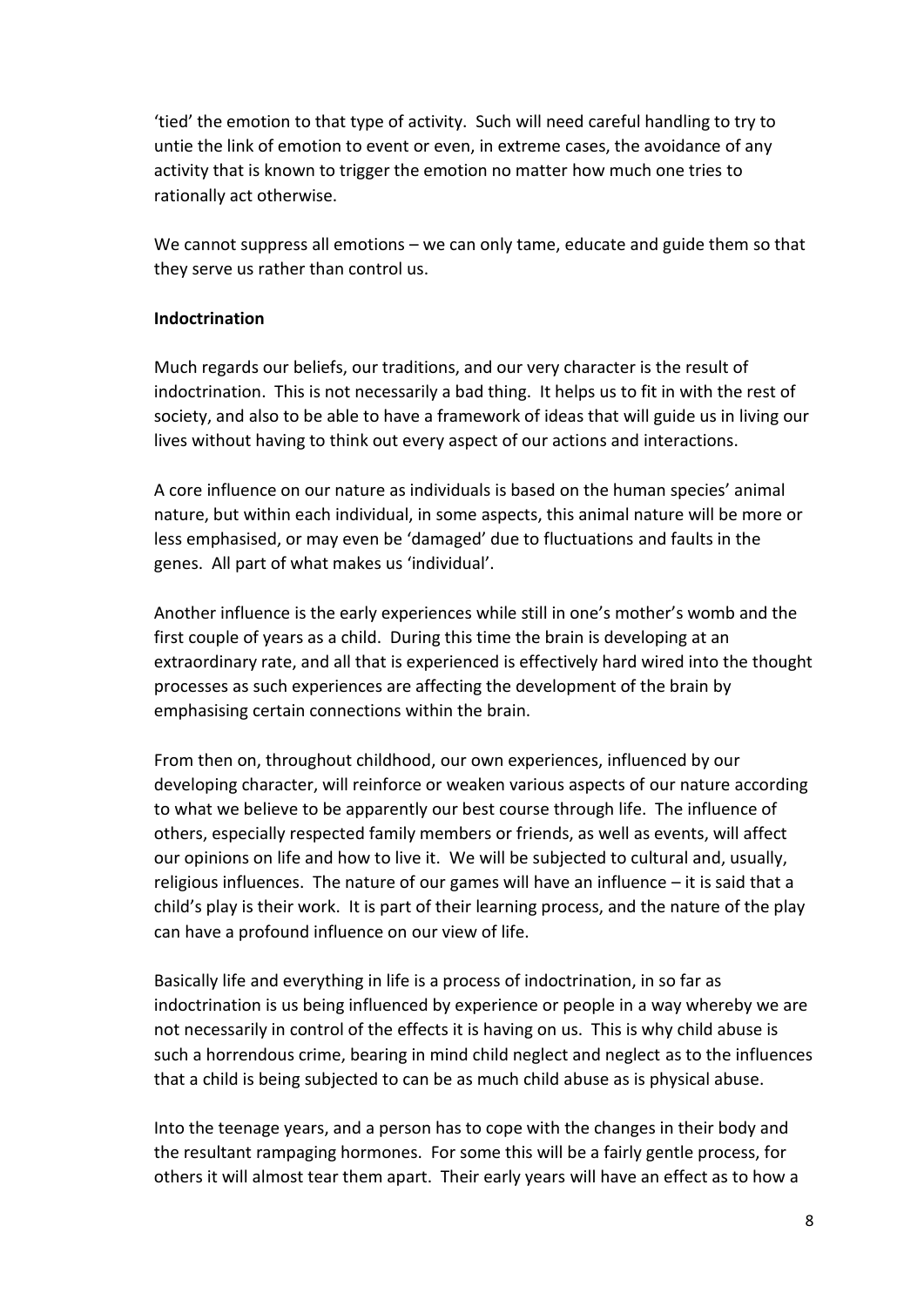person copes with their puberty and continued brain development, the brain usually only stopping physical growth at about the age of eighteen to twenty one.

So by the age of twenty-one a person's character, as a result of 'nature and nurture', will have, for the most part, become fairly set within the 'hardwiring' of the brain. However further 'indoctrination' can take a hold even after this.

Clearly it is desirable that as a child one's parents should have guided one to such influences that would develop one's character, strengthening the good points, while 'dulling' the less desirable points, especially the aspects of character that came with the genes. (Without such influence a child is liable to remain a 'feral animal', which will detrimentally affect their adulthood.) Positive 'indoctrination' (including both appropriate praise and appropriate punishment) is a desirable aspect of one's early learning years, it generally being recognised that most good, or even harm, can be done in the first seven years, and that what is learnt in the first thirteen years will help one through the years to maturity. But from thirteen, if one's hormones will allow it, and certainly from the age of twenty one, it is for the individual to control the nature of any 'indoctrination' they may be subjected to.

So we are encouraged to look at our character and our nature and to understand how it has developed to the stage we are at. There is much of one's character that one has to accept, for as was said, much will be effectively hardwired into one's brain. However, there is also much that is down to the indoctrination of one's early years, and this can be 'corrected' if needed by counter-indoctrination – self-indoctrination through understanding and training or retraining.

We need to become our own indoctrinator. We will examine our character, and will try to moderate its extremes by training ourselves to stop and think when it comes to areas where our character might normally lead us into paths that are against our chosen path. We will look at the habits of thought and action that our past 'indoctrination' has set in place and, where necessary, will set about changing or adapting the habits in order to be in better control of our lives.

Where a person's parents have not trained them properly in childhood due to neglect or just a lack of understanding, or where circumstances have had adverse effects, as an adult, as and when they become aware of the negative effects on aspects of their characters or indoctrination, the person is encouraged to stop and take time to retrain themselves in such aspects.

To try to control what outside influences we take on board we will try to avoid situations where individuals or groups are trying to indoctrinate an audience or such like, or at the least we will ensure that we do not get caught up in any group excitement by retaining a critical observance of all that is being said and the manner in which it is being presented – we will ensure that our 'observer', our conscience, our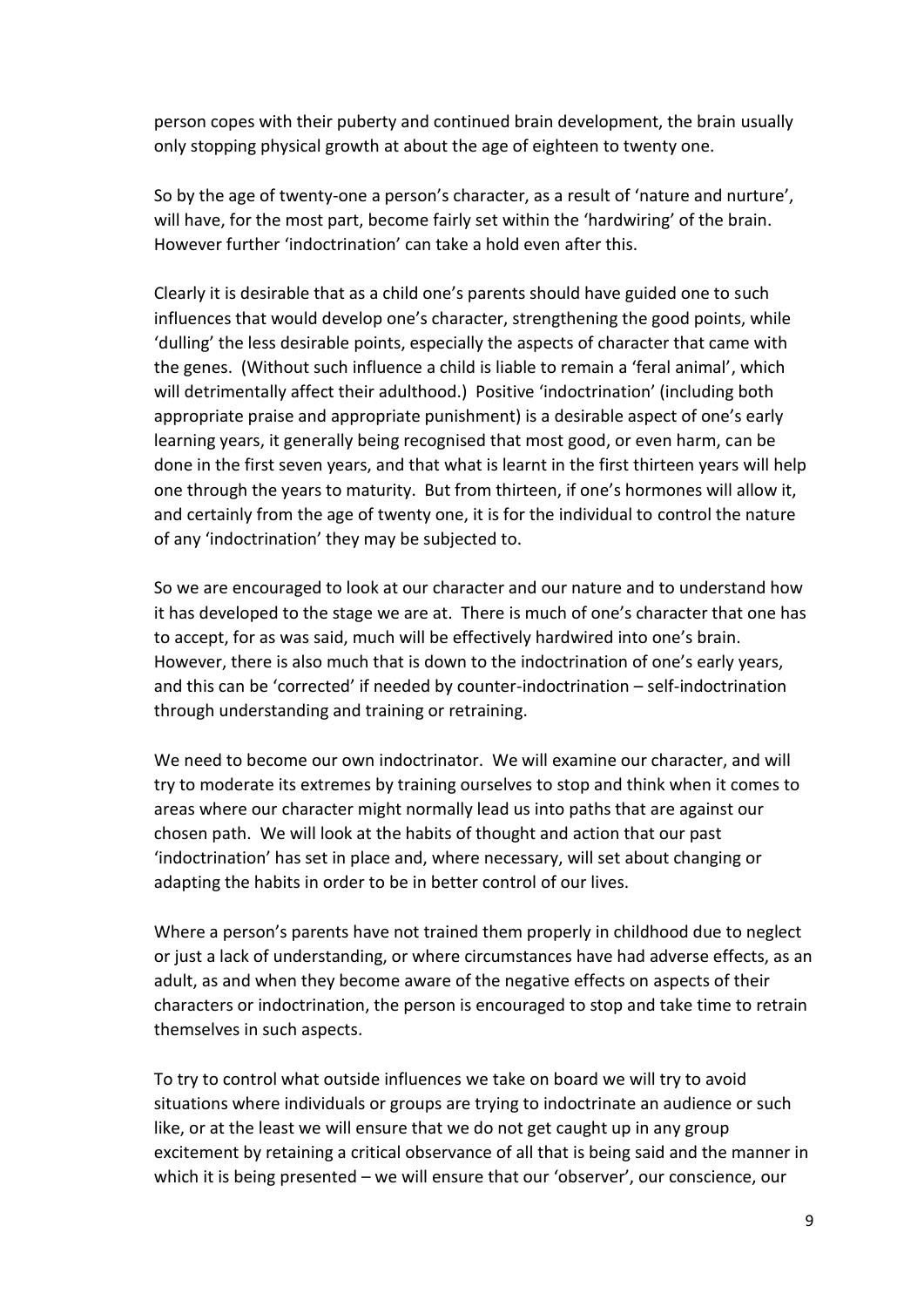'Jiminy Cricket' is sat securely on our shoulder. Only after due consideration ought we to take on board or reject the influence of others.

If we spend all of our lives examining moment by moment what we are thinking and doing we will not be able to get on with life. We need to live much of life on 'autopilot' – we therefore need to be sure that the 'autopilot' is properly programmed and that there is a 'pilot' ready to take back control as and when necessary. Our 'observer' needs to be on hand at all times.

We are also encouraged to spend time honestly reviewing our lives since the last review to see where we may not have come up to the standards of thought and action we have set ourselves, so that we may practice in our mind how we could have acted better so as to train ourselves to do better next time where appropriate. And where we have got things right we can pat ourselves on our back so as to encourage future proper thought and action. Such a review ought to be carried out at least once a day, preferably last thing at night while matters are still fresh in the mind.

#### **Awareness**

Addictions, emotions and indoctrination can all lead to life problems – the solution is awareness. Awareness is ensuring that one's 'observer' is awake and on the job.

Lack of awareness is typified by the child/mother game whereby the child asks the inattentive mother a number of questions that would all elicit the answer 'yes' if the mother were being attentive. Having started to get affirmative answers the child then asks what they are really interested in  $-$  can they go out to play, can they have a sweet, can they stay overnight at a friend's place. They believe that their mother would normally say 'no' if she were being attentive. But they are using her lack of full attentiveness and, by creating a norm reaction to the earlier questions, they hope to get the answer they want – yet another 'yes'.

Try to be aware of what is going on around you and within you. One is never going to be one hundred percent aware, but one can be sufficiently aware not to run through life continually on autopilot. Our attention is more geared to noticing things that change suddenly than it is to that which has become a constant within our lives. Because of this we can start to 'take things for granted'. We may not see a situation where it has crept up on us slowly. One may not notice 'the wolf in sheep's clothing' if one has become used to seeing sheep all around.

Awareness is to examine what is really going on, as against what one believes may be going on. Look under the clothing to see if one has a sheep or a wolf.

What appears to have been a good idea on a number of occasions may not be the next time. We need to live as much as we can in a state of awareness. In particular we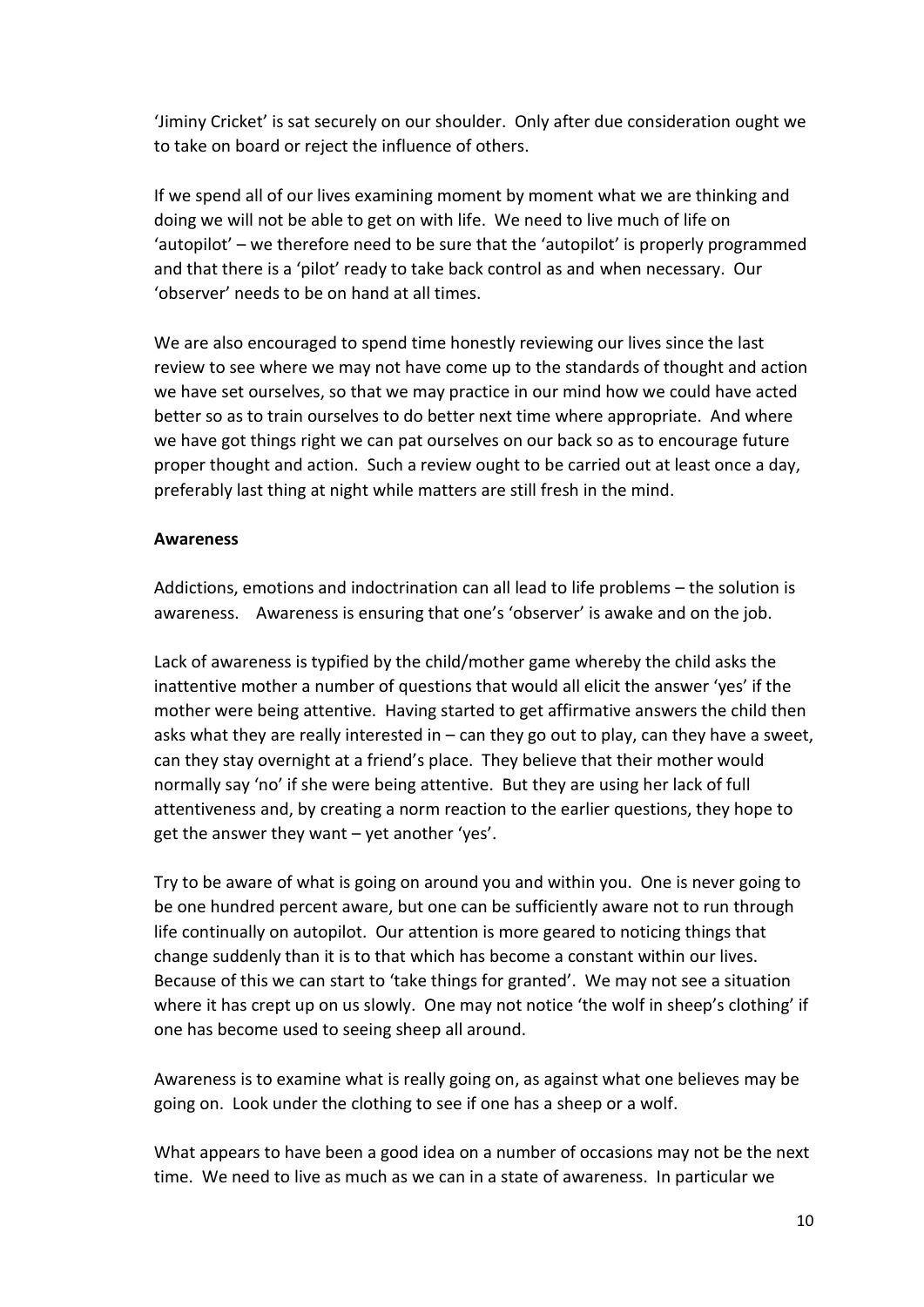need to be aware as to where our thoughts are leading us or have led us into inappropriate situations. And where our lack of awareness has led us into turning a thought into an inappropriate action, we need to review what has happened in our lives – all part of our ongoing training.

As said, one cannot be aware at all times, but with practice one can learn to be aware as much as possible so as to avoid slipping into addictive ways, to have as much control over the emotions as possible and to ensure that one is not allowing others to have undue influence over one's thoughts and actions.

Just as the tightrope walker should have a net ready to catch them, so spontaneity needs a cool, calm and wise 'observer' ready to take control if needed.

The person going bungee jumping may believe that they are being adventurous, but they would be foolish to try it if they did not know that the equipment had been well designed and safety checked, the site had been well chosen and that there is someone there to ensure everything goes as it should.

Spontaneity really does need a lot of planning.

### **Preparedness**

People are advised to use their imagination and to prepare themselves so that they are ready to cope with future events.

A classic Stoic example is that of going before a powerful man – we are advised to practice in advance in our mind how the 'interview' may proceed. Consider the man – see that he is only a man; see that the man and his position are two different things; consider the respect the man has earned and the respect that his position should be given; consider his power – against proper training and forethought this is nothing. Practice imagining being at ease in his presence; consider possible scenarios as to the progress of the meeting. By such preparedness one is liable to be better able to maintain one's composure, and so will therefore be most liable to get the most from the meeting.

And this applies to many aspects of life. One should be prepared not just for the normal events of life, but for any sudden changes in fortune. To suddenly come into a lot of money a person will be pleased, but they should not let such affect their inner contentment. To suddenly lose all that one has – one should be equally unaffected for one will know that due to the vagaries of life such can happen at any time. One may be sad at the loss of loved ones, but such will be kept within bounds and one will quickly return to one's inner state of contentment, for one will have practiced the possibility within one's mind in advance and will be ready to accept such and so the event will be no more than a brief shock.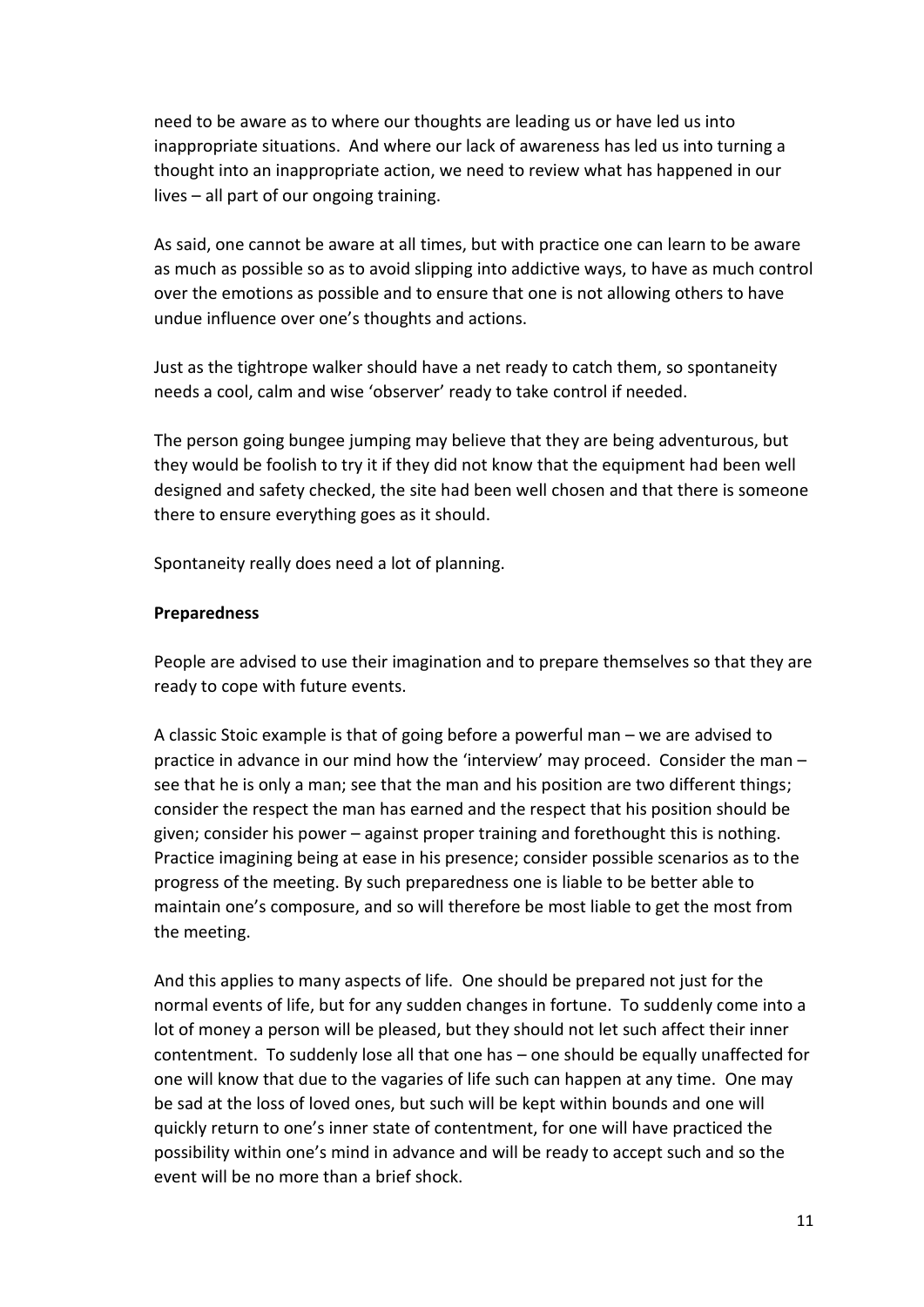Faced with a flood or an earthquake, a person will use all of their self-training to try to remain calm and to look for any opportunity to serve the greater good – if possible attempting to save the lives of those around them, even at the risk of their own life. This does not mean that every person will be courageous – rather that they will overcome their fears, and make the best possible judgements regards the situation.

Obviously untimely death is often considered to be a calamity, especially to the one dying. So a person is advised to prepare themselves as best as possible to accept their own death no matter when it comes. But they will not throw their life away needlessly. Circumstances will mostly dictate. For example to stay behind and die that others may live or to calmly take the lead and to lead others to safety – the prepared person will know their strengths and weaknesses and will decide accordingly.

While it is not possible to prepare for every event, using the imagination to see oneself being calm and collected in the worst of possible situations will help one when faced with real situations to actually remain calm and collected.

To this end the most important aspect of being prepared is summed up in two words – a classic quote – 'Know Thyself'. A person is well advised to look honestly at themselves and to know their own strengths and weaknesses. A person is advised to try to be the 'craftsman' when it comes to life, and as such they need to know how to use the tools they have to hand. The individual person's tool is their own self.

All of the self-indoctrination, study and learning, attentiveness and preparing is the honing and care of the tool they have to work with. The actor will spend a lifetime developing their skills in order to become and remain the great actor.

# **Reasoned Belief**

What is 'real'? What are 'facts'? What is 'knowledge'?

Unfortunately there is no definitive answer as to what is real, what facts are and what knowledge is. All that we can 'know' is at best an approximation. Even scientific knowledge is simply the best rational ideas for what it is that the scientist is observing – or at least it ought to be. But what is scientific fact today will be improved on or rejected as the skill of the scientists moves scientific belief forward to, hopefully, better understandings.

Everything that we think we know is just opinion and belief.

There is a fun philosophical challenge: Consider the suggestion that the whole Universe was created and 'switched on' just two hours ago. The normal challenge to such an idea is 'But I can remember what happened three hours ago, a day ago and so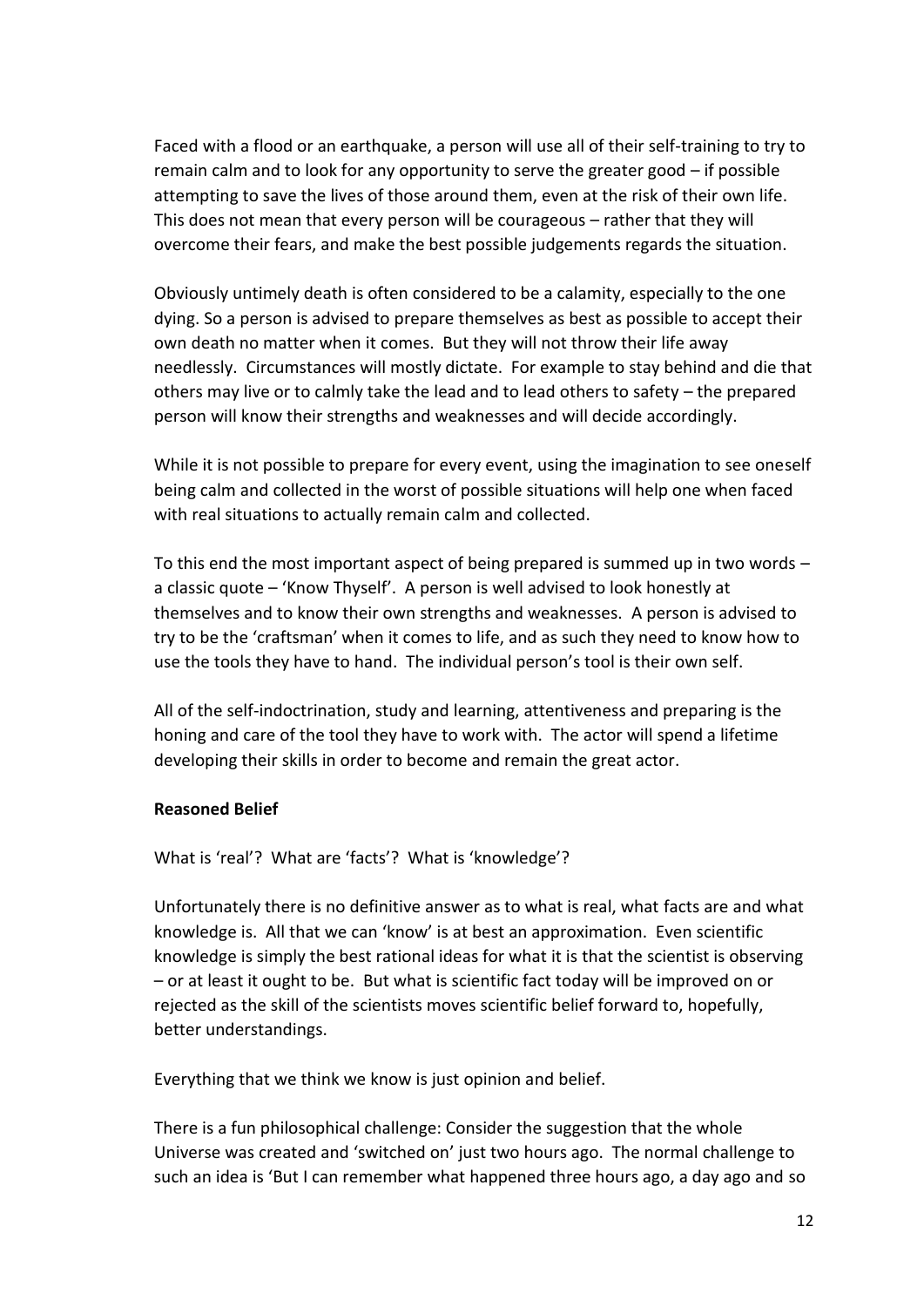on, so it must have been around for more than two hours.' To which comes the answer, 'All of your memories that appear to suggest a life before the Universe was switched on are false memories – they had been built into you as part of the Creation that occurred just two hours ago.'

In this mental game, it does not matter if the Universe was created two hours ago or if it has always been. Even if our memories and acquired understanding of life never actually happened, it is reasonable to assume that these were built in for a purpose so it would be rational, indeed advisable, to pay heed to what we believe and to treat such as true.

For instance, in assuming that the Cosmos was not created two hours ago, but is eternal, it is reasonable to pay heed to what we believe we know and to treat such as true until such time as we discover otherwise.

When it comes to science, many ideas hold sway for years, even decades, before being challenged or improved. When it comes to the Religions, while these appear to have been around for hundreds of years, they also have been challenged or 'improved' – often leading to them splitting into sects. In some cases religious sects have been so called 'improved' to the point whereby they have ceased to follow the faith that was the foundation to their existence. The evolution of the Conway Hall Ethical Society is just such an example where it moved from being a protestant religious group to being an organisation promoting secular humanism. We even have groups who claim to be Christian Atheists.

So when it comes to what it is reasonable and rational to believe the Wisdom of the Ages is trusted as a guide. Such wisdom is that which is the wise belief to be found across all ages, cultures and faiths. Those beliefs that have stood the test of time worldwide over thousands of years.

It is through looking behind the differences in wording and visualisation and seeing the common ground that the manifestation and the nature of the Cosmos is to be discovered.

This thinking is both reasonable and rational, in part being based on a statistical approach, but also as it is based on experience.

# **Freedom of Mind, Right Living and Contentment**

Freedom of mind and right living are all down to thinking for oneself and living according to one's knowledge and beliefs in light of the awareness of the metaphysics that states that we are all part of one living conscious Cosmos – that is, that we are manifested out of the body of God.